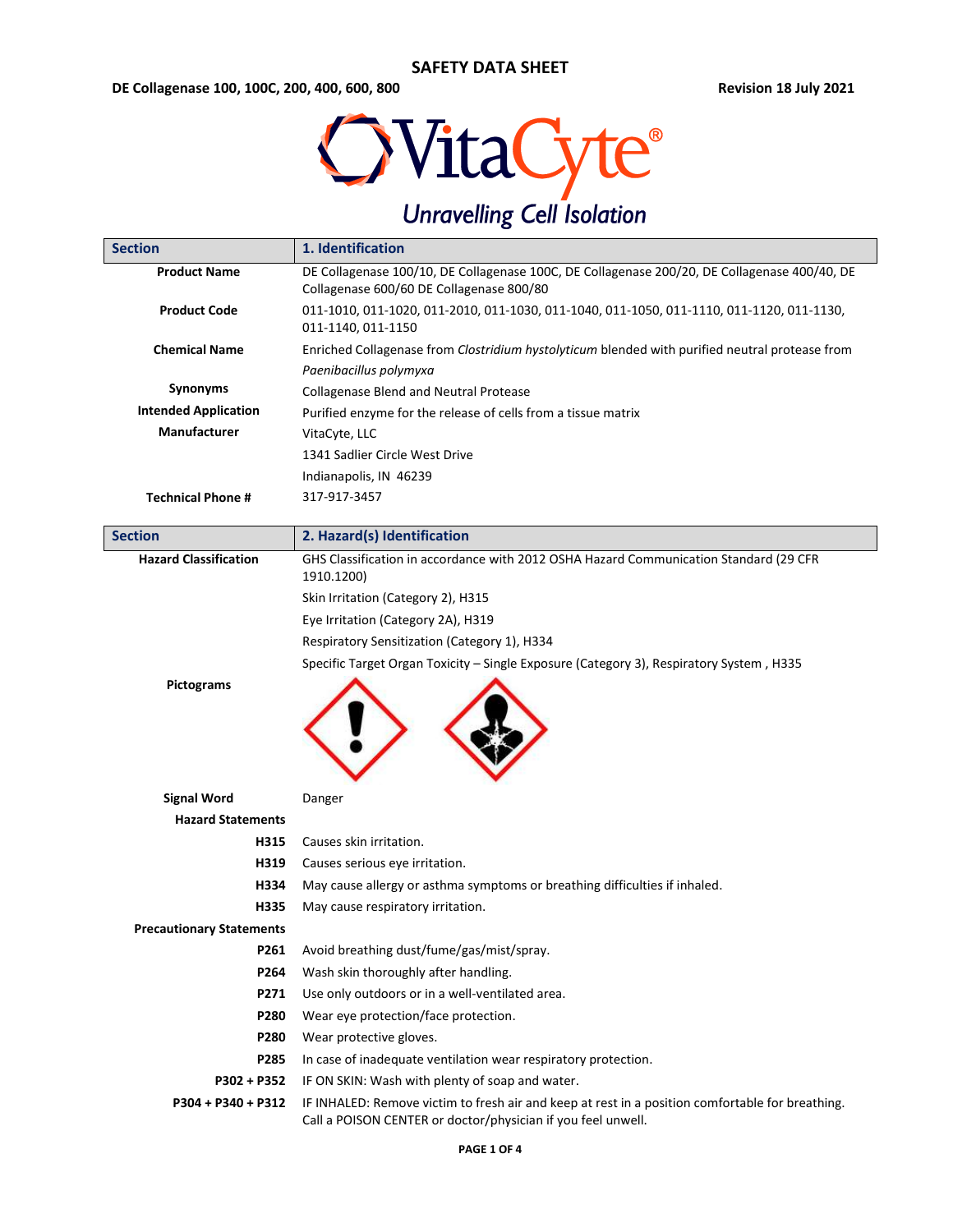## **DE Collagenase 100, 100C, 200, 400, 600, 800 Revision 18 July 2021**

|             | P305 + P351 + P338 IF IN EYES: Rinse cautiously with water for several minutes. Remove contact lenses, if present and<br>easy to do. Continue rinsing. |
|-------------|--------------------------------------------------------------------------------------------------------------------------------------------------------|
|             | <b>P332 + P313</b> If skin irritation occurs: Get medical advice/attention.                                                                            |
|             | <b>P337 + P313</b> If eye irritation occurs: Get medical advice/attention.                                                                             |
| P342 + P311 | If experiencing respiratory symptoms: Call a POISON CENTER or doctor/physician.                                                                        |
| P362        | Take off contaminated clothing and wash before reuse.                                                                                                  |
| P403 + P233 | Store in a well-ventilated place. Keep container tightly closed.                                                                                       |
| <b>P405</b> | Store locked up.                                                                                                                                       |
| <b>P501</b> | Dispose of contents/container to an approved waste disposal plant.                                                                                     |

| <b>Section</b>                        | 3. Composition/Information on Ingredients |               |          |
|---------------------------------------|-------------------------------------------|---------------|----------|
| Component                             |                                           | <b>CAS-No</b> | Weight % |
| <b>Enriched Collagenase</b>           |                                           | 9001-12-1     | 10-50%   |
| Purified B. polymyxa Neutral Protease |                                           | 42613-33-2    | $2 - 4%$ |
| Non-reactive stabilizing agent        |                                           | Trade Secret  | 46-88%   |

| <b>Section</b>    | <b>4. First-Aid Measures</b>                                                                                                                                         |
|-------------------|----------------------------------------------------------------------------------------------------------------------------------------------------------------------|
| Eves              | In case of contact, immediately wash eyes with copious amounts of water for at least 15 minutes.                                                                     |
| <b>Skin</b>       | In case of contact, wash skin with soap and copious amounts of water. Remove contaminated<br>clothing and shoes.                                                     |
| <b>Inhalation</b> | If swallowed, wash out mouth with water provided person is conscious. Call a physician.                                                                              |
| Ingestion         | Remove to fresh air. If not breathing, give artificial respiration. If breathing is difficult, give<br>oxygen. Call Poison Control Center or seek medical attention. |

| <b>Section</b>                                 | <b>5. Fire-Fighting Measures</b>                                                                                                          |  |
|------------------------------------------------|-------------------------------------------------------------------------------------------------------------------------------------------|--|
| <b>Suitable Extinguishing Media</b>            | Water spray, carbon dioxide, dry chemical powder, or appropriate foam                                                                     |  |
| <b>Unsuitable Extinguishing</b>                | No information available                                                                                                                  |  |
| Media                                          |                                                                                                                                           |  |
| <b>Autoignition Temperature</b>                | Not applicable                                                                                                                            |  |
| <b>Explosion Hazard</b>                        | No information available                                                                                                                  |  |
| <b>Hazardous Combustion</b><br><b>Products</b> | Carbon monoxide, carbon dioxide                                                                                                           |  |
| <b>Firefighting Precautions</b>                | As in any fire, wear self-contained breathing apparatus pressure-demand, MSHA/NIOSH (approved<br>or equivalent) and full protective gear. |  |
| <b>NFPA Rating</b>                             | Health 2 / Flammability 0 / Instability 0 / Physical Hazards N/A                                                                          |  |
| <b>Section</b>                                 | <b>6. Accidental Release Measures</b>                                                                                                     |  |

| <b>Personal Precaution</b>  | Keep bottle tightly closed and avoid forming dust.                                                                            |
|-----------------------------|-------------------------------------------------------------------------------------------------------------------------------|
| <b>Emergency Procedures</b> | Ventilate area and evacuate personnel to safe area.                                                                           |
| Containment                 | Soak up liquid with absorbent material and place contaminated material in appropriate sealed<br>container for waste disposal. |
| Clean-Up                    | Wash spill site after containment is complete.                                                                                |

| <b>Section</b>  | 7. Handling and Storage                                                          |  |
|-----------------|----------------------------------------------------------------------------------|--|
| <b>Handling</b> | Avoid dust formation. Do not get in eyes, on skin, on clothing, or breathe dust. |  |
| <b>Storage</b>  | Keep in a tightly closed container at +2-8°C or colder.                          |  |
|                 |                                                                                  |  |
| <b>Section</b>  | 8. Exposure Controls/Personal Protection                                         |  |

**Permissible Exposure Limits** This product does not have occupational exposure limits.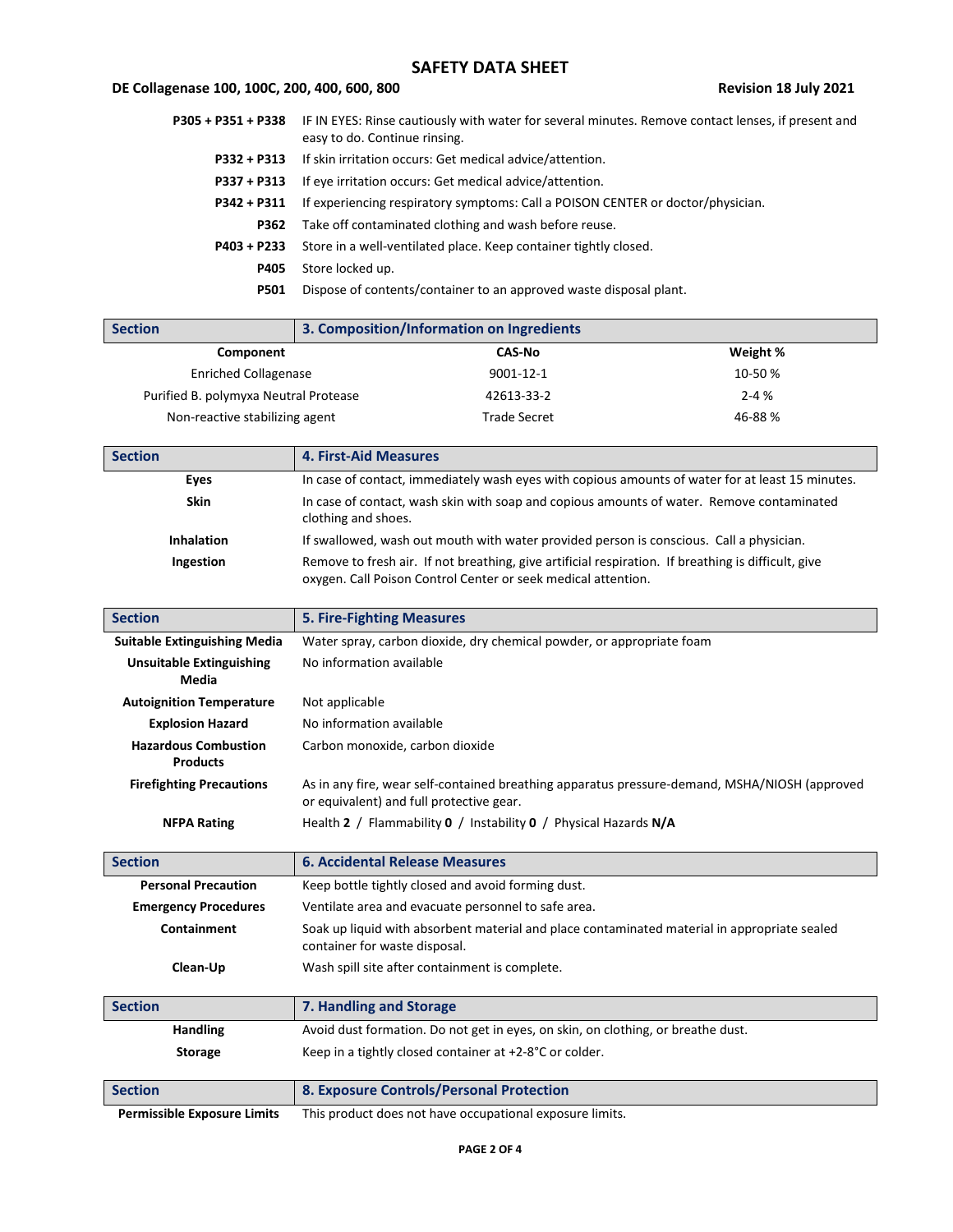# **DE Collagenase 100, 100C, 200, 400, 600, 800 Revision 18 July 2021**

| <b>Engineering Controls</b>   | Safety shower, eye wash station and mechanical exhaust system                                                                                         |
|-------------------------------|-------------------------------------------------------------------------------------------------------------------------------------------------------|
| <b>Eve Protection</b>         | Chemical safety goggles or appropriate eye protection                                                                                                 |
| <b>Skin Protection</b>        | Compatible chemical-resistant gloves                                                                                                                  |
| <b>Respiratory Protection</b> | Respiratory protection is not required under normal use of this product. If respiratory protection is<br>needed use a government approved respirator. |
| <b>Hygiene</b>                | Wash thoroughly after handling.                                                                                                                       |

| <b>Section</b>             | 9. Physical and Chemical Properties    |
|----------------------------|----------------------------------------|
| Appearance                 | White to off-white lyophilized cake    |
| <b>Physical State</b>      | Solid                                  |
| рH                         | $6 - 7$                                |
| <b>Molecular Weight</b>    | $^{\sim}$ 115 kDa and $^{\sim}$ 35 kDa |
| <b>Boiling Point/Range</b> | Not determined                         |
| <b>Melting Point/Range</b> | Not determined                         |
| <b>Freezing Point</b>      | Not determined                         |
| <b>Vapor Pressure</b>      | Not determined                         |
| <b>Vapor Density</b>       | Not determined                         |
| <b>Evaporation Rate</b>    | Not determined                         |
| <b>Specific Gravity</b>    | Not determined                         |
| Solubility                 | Soluble in water, limit not determined |

| <b>Section</b>                  | 10. Stability and Reactivity                        |
|---------------------------------|-----------------------------------------------------|
| <b>Reactive Hazard</b>          | None known, based on information available          |
| <b>Stability</b>                | Stable under ordinary conditions of storage and use |
| <b>Conditions to Avoid</b>      | Heat and extreme pH                                 |
| <b>Incompatible Materials</b>   | Strong oxidizing agents, strong acids and bases     |
| <b>Hazardous Decomposition</b>  | Nature of decomposition products not known          |
| <b>Hazardous Polymerization</b> | None under normal processing                        |
| <b>Hazardous Reactions</b>      | None under normal processing                        |

| <b>Section</b>                     | 11. Toxicological Information                  |            |                                                                                                   |              |
|------------------------------------|------------------------------------------------|------------|---------------------------------------------------------------------------------------------------|--------------|
| <b>Routes of Exposure</b>          | Ingestion, inhalation, skin and/or eye contact |            |                                                                                                   |              |
| <b>Acute Toxicity</b>              | No information available                       |            |                                                                                                   |              |
| <b>Chronic Toxicity</b>            | No information available                       |            |                                                                                                   |              |
| Carcinogenicity                    | <b>IARC</b>                                    | <b>NTP</b> | OSHA                                                                                              | <b>ACGIH</b> |
| Collagenase                        | Not listed                                     | Not listed | Not listed                                                                                        | Not listed   |
| Glycylglycine                      | Not listed                                     | Not listed | Not listed                                                                                        | Not listed   |
| <b>Calcium Chloride</b>            | Not listed                                     | Not listed | Not listed                                                                                        | Not listed   |
| Symptoms both acute and<br>delayed | inhaled.                                       |            | May cause skin, lung and eye irritation. May be harmful if absorbed through the skin, ingested or |              |

| <b>Section</b>         | <b>12. ECOLOGICAL INFORMATION</b>                                 |
|------------------------|-------------------------------------------------------------------|
| <b>Ecotoxicity</b>     | No information available                                          |
| Persistence            | Unlikely based on information available                           |
| <b>Bioaccumulation</b> | No information available                                          |
| <b>Mobility</b>        | Likely to be mobile in the environment due to solubility in water |